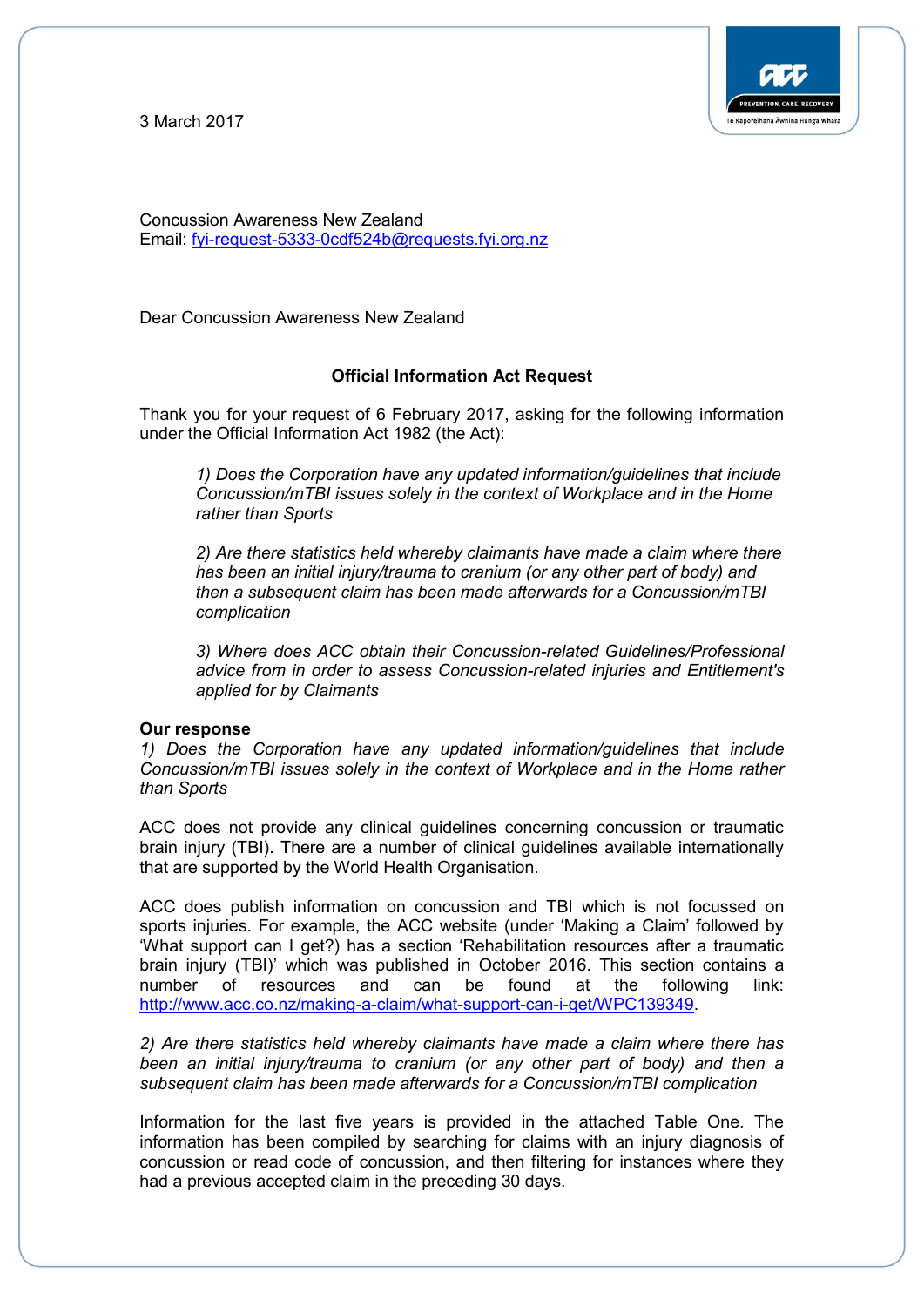To provide context, the total number of new and accepted concussion claims in the last five years is provided in Table Two.

#### Interpreting the information

Claims are recorded by the date on which the claim was registered with ACC, which can be immediately after the injury occurred or at any later stage.

ACC does not disclose small numbers below certain values to limit the potential for compromising individuals' rights to privacy. Accordingly, some entries in the tables attached only indicate that the relevant number of claims is less than four ("<=3"). Withholding in this way is necessary to protect the privacy of identifiable individuals under section 9(2)(a) of the Act. In doing so, we have considered the public interest in making the information available and have determined that it does not outweigh the need to protect the privacy of natural persons.

*3) Where does ACC obtain their Concussion-related Guidelines/Professional advice from in order to assess Concussion-related injuries and Entitlement's applied for by Claimants*

ACC does not assess concussion related injuries. We do assess a client's entitlements based on the diagnosis and needs assessment provided by clinical professionals in the health system. Each of the clinical professionals is expected to be up to date with current practice on the diagnosis and treatment of concussion and TBI as per their speciality. ACC staff are trained on the services available to meet the needs of the client. The services are reviewed regularly and service development ensures they reflect current models of care.

## **ACC is happy to answer your questions**

If you have any questions or concerns about the information provided, ACC will be happy to work with you to resolve these. Please address any concerns by emailing [GovernmentServices@acc.co.nz](mailto:xxxxxxxxxxxxxxxxxx@xxx.xx.xx) or in writing to *Government Services, PO Box 242, Wellington 6140.* 

If you're unhappy with ACC's response, you may make a complaint to the Office of the Ombudsman. You can call them on 0800 802 602 between 9am and 5pm on weekdays, or write to *The Office of the Ombudsman, PO Box 10152, Wellington 6143*.

Yours sincerely

**Government Services**